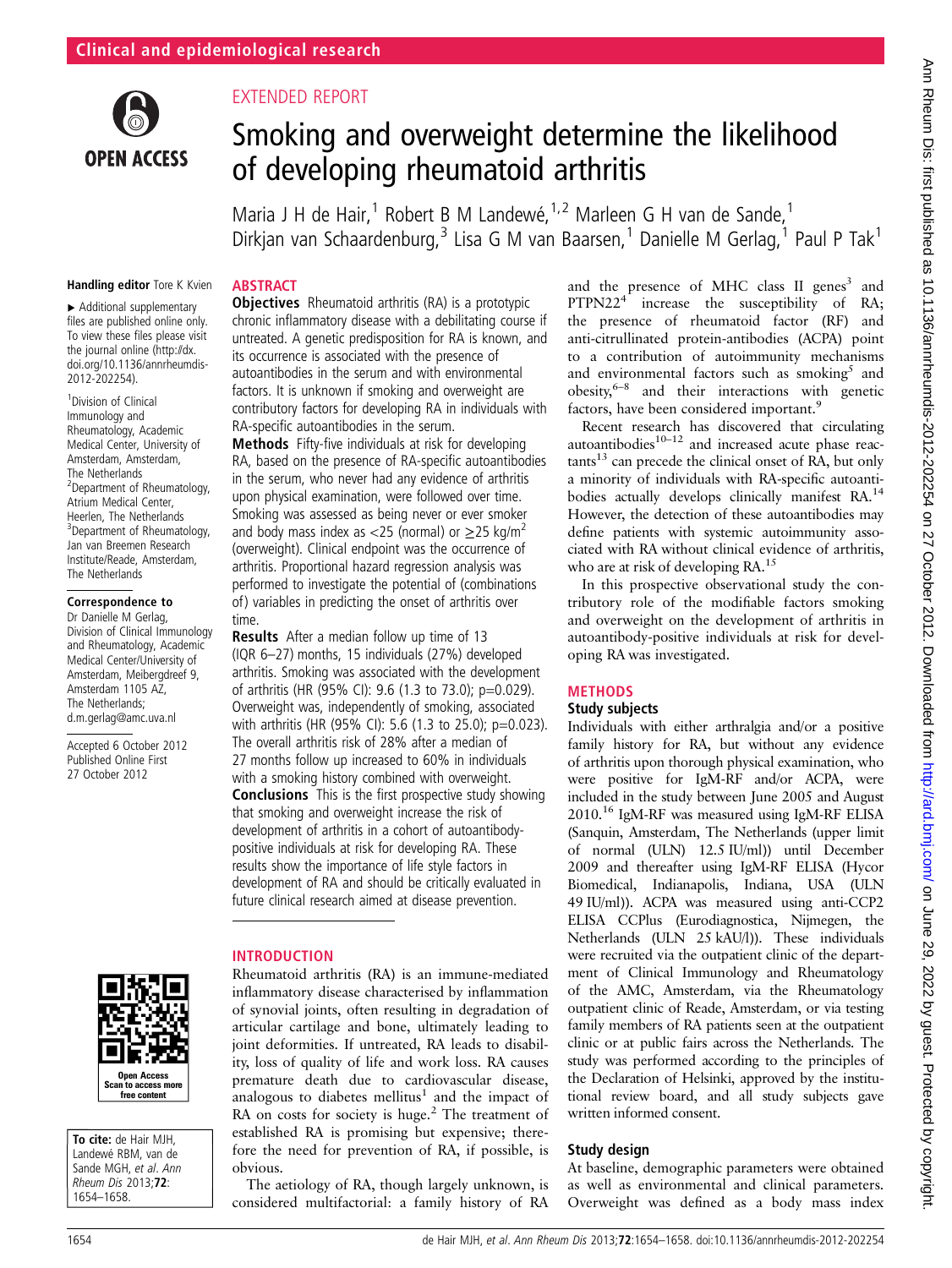(BMI) greater than or equal to  $25 \text{ kg/m}^2$ , according to the World Health Association (fact sheet n°311). A detailed smoking history and smoking-status using number of 'pack years' was assessed, and smoking status was assigned as being a never smoker or an ever smoker. One pack year was defined as smoking 20 cigarettes per day for 1 year.

Study subjects were followed over time until January 2012. Annual study visits were performed. The development of arthritis, defined as a painful and swollen joint, was the endpoint of this study. In individuals with suspected arthritis an extra visit was performed, at which the presence of arthritis was confirmed by two independent investigators (MS and DG or MH and DG).

#### Statistical analysis

Differences between study groups in continuous parameters were analysed using t test or Mann-Whitney U test if appropriate. Categorical data were analysed using  $\chi^2$  test.

Prediction analysis for arthritis-onset was performed using proportional hazard regression analysis (Cox-regression). Follow-up duration was defined as the time between inclusion in the cohort and the onset of clinically manifest arthritis, or between inclusion and January 2012 (censored). After univariate analysis, variables with p value<0.2 were selected for a multivariable analysis (forward and backward selection procedures). Meaningful statistical interactions were excluded upfront.

Statistical analysis was performed using PASW Statistics V.18 (SPSS Inc, Chicago, Illinois, USA).

#### RESULTS

#### Cohort description

Fifty-five autoantibody-positive individuals were included in the study (51 were referred to rheumatology outpatient clinics because of arthralgia, and four subjects without arthralgia were tested because of a positive family history for RA). Nineteen individuals were solely IgM-RF-positive, 22 were solely ACPA-positive and 14 were positive for both autoantibodies. Individuals were followed for a median duration of 27 (IQR: 14–47; range 1–75) months.

Fifteen of the 55 individuals (27%) developed arthritis during follow up after a median duration of 13 (IQR: 6–27, range 0.5–47) months. Of the 15 patients who developed arthritis, 11 fulfilled the 2010 ACR/EULAR criteria for  $RA^{17}$  <sup>18</sup> at arthritis onset and three were initially diagnosed as having undifferentiated arthritis but fulfilled the RA classification criteria later on (six fulfilled the 1987 ACR criteria for RA<sup>20</sup> at arthritis onset and one later on). For clinical parameters at arthritis onset and baseline see online supplementary table S1. One patient who developed arthritis fulfilled the ACR classification criteria for osteoarthritis of the hand,<sup>19</sup> but not for RA. This patient received non-steroidal anti-inflammatory drugs resulting in a permanent remission of clinical signs and symptoms of arthritis. Of the 14 patients ultimately fulfilling the classification criteria for RA, two did not receive disease-modifying antirheumatic drugs (DMARDs). One patient refused conventional treatment and used alternative medicines and the other patient refused treatment because of transient mono-arthritis for which he was closely monitored. Seven RA patients were treated with DMARD monotherapy, two with a combination of two DMARDs, one with a combination of a DMARD and anti-tumour necrosis factor (anti-TNF) therapy and one was included in a clinical trial evaluating the effects of anti-TNF therapy in early arthritis. After a median follow up of 18 (range 0–60) months three RA patients developed RA-erosions on x-ray (the two patients who did not

receive DMARD therapy and one patient treated with DMARD monotherapy).

#### Increased percentage of smoking and overweight in autoantibody-positive individuals who develop arthritis after follow up

The percentage of ever smokers and individuals with  $BMI \geq 25$  kg/m<sup>2</sup> was higher in the group that developed arthritis than in the group that did not  $(93\% \text{ vs } 53\%; \text{ p}=0.005 \text{ for ever})$ vs never smoking and  $87\%$  vs  $45\%$ ;  $p=0.006$  for individuals with a BMI $\geq$ 25 kg/m<sup>2</sup> vs those with a BMI<25 kg/m<sup>2</sup>). The percentage of individuals who developed arthritis was 38% in past smokers  $(n=21)$  versus 43% in current smokers  $(n=14)$ (p=0.778 for the comparison between past and current smokers), compared with  $5\%$  in the never smokers (n=21)  $(p=0.019)$  for the comparison between never smokers and past/ current smokers). IgM-RF- and ACPA-status and levels were comparable between individuals who developed arthritis versus those who did not (see table 1).

#### Smoking and overweight are predictors for the development of clinically manifest arthritis

In the proportional hazard regression analysis, 'ever smoking' was associated with the development of clinically manifest arthritis (HR (95% CI): 9.6 (1.3 to 73.0); p=0.029) (table 2).

Only one individual who never smoked developed arthritis over time. There was no difference between past and current smokers with regard to the onset of arthritis ( $p=0.677$ ). The relationship between smoking and the development of arthritis was not confounded by any of the other variables measured (data not shown). Besides smoking, BMI $\geq$ 25 kg/m<sup>2</sup> at baseline

#### Table 1 Baseline demographic and clinical parameters

| <b>Characteristic</b>                     | <b>No arthritis</b><br>developed<br>$N = 40*$ | <b>Arthritis</b><br>developed<br>$N=15$ | p<br>Value |  |
|-------------------------------------------|-----------------------------------------------|-----------------------------------------|------------|--|
| Sex, female $(n \ (\%)$                   | 28(70)                                        | 9(60)                                   | 0.481      |  |
| Age (years) (mean (SD))                   | 44 (12)                                       | 47 (8)                                  | 0.471      |  |
| Smoking history, evert (n<br>(%)          | 21(53)                                        | 14 (93)                                 | 0.005      |  |
| Pack years# (median (IQR))                | $10(4-20)$                                    | $15(10-24)$                             | 0.129      |  |
| BMI $\geq$ 25, kg/m <sup>2</sup> (n (%))  | 18 (45)                                       | 13 (87)                                 | 0.006      |  |
| IgM-RF positive $(n \ (\%))$              | 24(57)                                        | 9(60)                                   | 0.847      |  |
| IgM-RF level low positive<br>(n (%))      | 15(62)                                        | 4(44)                                   | 0.350      |  |
| IgM-RF level high positive<br>(n (%))     | 9(38)                                         | 5(56)                                   |            |  |
| ACPA positive (n (%))                     | 24 (60)                                       | 12 (80)                                 | 0.165      |  |
| ACPA level§ (kAU/L)<br>(median (IQR))     | 465.5 (69.5-1229.8)                           | 452.0<br>$(103.0 - 2518.8)$             | 0.585      |  |
| IqM-RF and ACPA<br>both pos. $(n \ (\%))$ | 8(20)                                         | 6(40)                                   | 0.129      |  |

p Values <0.05 in bold. \*Seven individuals have been at risk for arthritis development for a shorter period of time: two patients have started with hydroxychloroquine for arthralgias, and two with anti-TNF therapy because of a diagnosis of ankylosing spondylitis (n=1) or Crohn's disease (n=1). Three individuals were lost to follow up after some time. †Smoking history: never smoked: 0 pack-years; ever smoked: >0 pack-years. ‡Only in smokers.

§Only in positive individuals: low positive:  $\leq$ 3 times upper limit of normal (ULN), high positive: >3 times ULN (according to the 2010 ACR/EULAR criteria for RA<sup>17 18</sup>). positive:  $>3$  times ULN (according to the 2010 ACR/EULAR criteria for  $RA^{17}$  $\P$ Using  $\chi^2$  test for frequencies of low and high positivity of IgM-RF in the two outcome groups.

ACPA, anti-citrullinated protein antibodies; BMI, body mass index; IgM-RF, IgM-rheumatoid factor; RA, rheumatoid arthritis.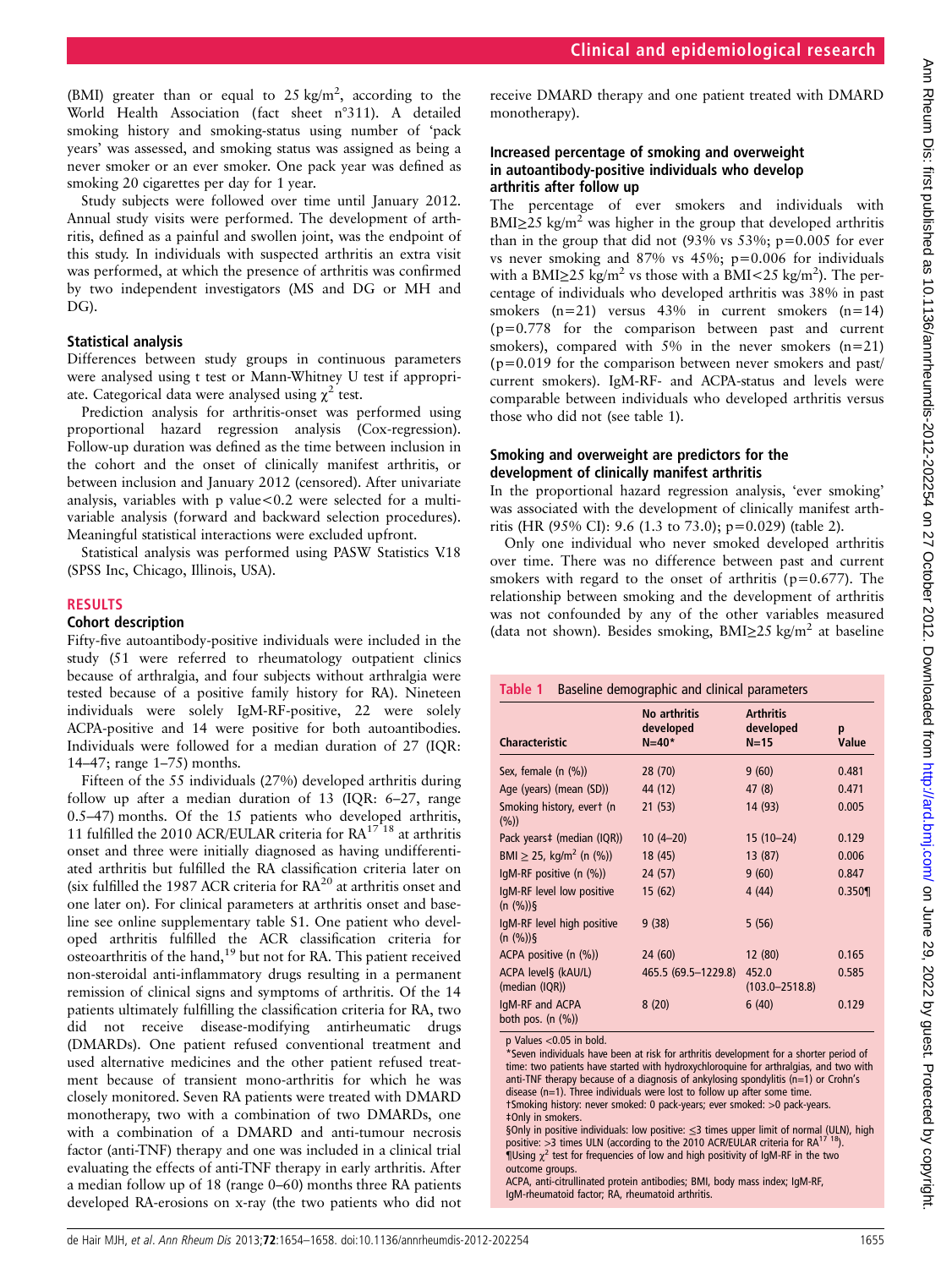|                  | Table 2 Multivariable regression analysis for smoking and body |  |  |  |
|------------------|----------------------------------------------------------------|--|--|--|
| mass index (BMI) |                                                                |  |  |  |

| <b>THUSS THACK (DITII)</b>                 |                   |         |  |
|--------------------------------------------|-------------------|---------|--|
| Variables in model                         | <b>HR (95%CI)</b> | p Value |  |
| Model 1                                    |                   |         |  |
| Smoking (ever vs never)                    | 9.6 (1.3 to 72.9) | 0.029   |  |
| Model 2                                    |                   |         |  |
| BMI ( $\geq$ 25 vs <25 kg/m <sup>2</sup> ) | 5.6 (1.3 to 25.0) | 0.023   |  |
| Model 3                                    |                   |         |  |
| Smoking (ever vs never)                    | 8.2 (1.1 to 62.6) | 0.042   |  |
| BMI ( $\geq$ 25 vs <25 kg/m <sup>2</sup> ) | 4.8 (1.1 to 21.4) | 0.039   |  |
|                                            |                   |         |  |

was associated with the development of arthritis (HR (95% CI): 5.6 (1.3 to 25.0);  $p=0.023$ ). In the proportional hazard regression analysis smoking and BMI independently conferred an increased risk on clinically manifest arthritis. Of importance, BMI did not significantly correlate with smoking status  $(p=0.472)$  and within the group of ever smokers BMI was significantly higher in the subgroup of individuals who developed arthritis compared with the group who did not (28.1 (27.3–34.0) (median (IQR)) vs 24.6 (21.7–28.7):  $p=0.010$ ).

In this cohort IgM-RF positivity was not associated with the development of arthritis, and ACPA-positivity showed a trend towards a predictive association (HR (95% CI): 2.7 (0.8 to 9.7); p=0.119), but did not have predictive value over and above smoking and/or BMI. Of note, subjects were selected based on being positive for IgM-RF and/or ACPA, which limits the predictive interpretability of IgM-RF and ACPA in this cohort. Other clinical parameters were not associated with the development of arthritis (data not shown).

When combining smoking and BMI the frequency of arthritis development was significantly higher in ever smokers with BMI $\geq$ 25 kg/m<sup>2</sup> compared with the other three categories  $(p=0.001)$  (see table 3).

In conclusion, when performing proportional hazard regression analysis the combination of being an ever smoker with  $BMI \geq 25$  kg/m<sup>2</sup> resulted in an increase of the risk for development of clinically manifest arthritis from 28% to 60% after median follow up in this cohort of 27 months (figure 1).

#### **DISCUSSION**

The results presented here show that modifiable lifestyle factors such as smoking and overweight may importantly contribute to the onset of clinically manifest arthritis in autoantibody-positive individuals at risk of developing RA.

The first important observation in this prospective study is the association between smoking and development of arthritis.

| Table 3 Frequency table for arthritis development in subgroups of |
|-------------------------------------------------------------------|
| smoking and body mass index (BMI)                                 |

|                                         | Never smoker                                       |                                                | Ever smoker                                        |                                                |  |
|-----------------------------------------|----------------------------------------------------|------------------------------------------------|----------------------------------------------------|------------------------------------------------|--|
|                                         | BMI <sub>25</sub><br>kg/m <sup>2</sup><br>$(N=10)$ | $BMI \geq 25$<br>kg/m <sup>2</sup><br>$(N=10)$ | BMI <sub>25</sub><br>kg/m <sup>2</sup><br>$(N=14)$ | $BMI \geq 25$<br>kg/m <sup>2</sup><br>$(N=21)$ |  |
| Follow-up time, months,<br>median (IQR) | $40(24 - 71)$                                      | $28(17-51)$                                    | $23(17-41)$                                        | $26(9-42)$                                     |  |
| Arthritis developed,<br>$n$ (%)         | 0(0)                                               | 1(10)                                          | 2(14)                                              | 12(57)                                         |  |



Figure 1 Cumulative hazard for arthritis development in subgroups of smoking and body mass index. X-axis: follow up time in months; Y-axis: cumulative hazard for arthritis development.

Smoking has recently been suggested to be a risk factor for developing  $RA$ <sup>5</sup>, but so far only association studies have been performed. Our study is the first analysing the impact of smoking on the development of arthritis by prospectively following individuals with RA-specific autoantibodies without signs of arthritis who are at risk of developing the disease.

Recent studies have suggested that the lung may be an early site of RA-related auto-immunity, supposedly by the effect of smoking on the citrullination of peptides. $20$  Interestingly, in a comparable cohort of individuals at risk for RA with elevated ACPA levels and greater than or equal to 2 RF isotypes without arthritis airway abnormalities were observed similar to those found in RA patients, and significantly more than in autoantibody-negative controls.<sup>21</sup>

In contrast to what has been suggested previously,<sup>22</sup> the high risk for smoking on arthritis development was not dependent on ACPA-status in our study. In addition, we were unable to define ACPA-status itself as risk factor, in contrast to what was observed in another cohort studying 147 autoantibody-positive individuals without clinically apparent arthritis.<sup>14</sup> This is likely due to the relatively small number of study participants and differences in inclusion criteria between the current study and the previous. Second, overweight appeared to be a predicting factor for arthritis onset, independently of smoking. Thus far, the results of association studies of overweight/obesity and RA have been variable,<sup>6–8 23–26</sup> with different results for ACPA positive and negative  $\mathbb{R}A^{25}$  <sup>26</sup> and males and females.<sup>6</sup> <sup>26</sup> More in general, an association between obesity and inflammation has been clearly demonstrated.<sup>27</sup> Adiposity is characterised by adipocyte hypertrophy, leading to release of stress signals, such as endoplasmic reticulum stress, $28$  and production of reactive oxygen species. As a result, inflammatory pathways are activated and inflammatory cells, such as macrophages and CD8+ T-cells, recruited into the adipose tissue. Adiposity is associated with increased production of pro-inflammatory adipocytokines, including leptin, TNFα, interleukin 1 (IL-1), IL-6 and monocyte chemotactic protein 1 (MCP-1), and decreased production of the anti-inflammatory adiponectin. How this systemic proinflammatory state would lead to inflammation in the joint, needs to be elucidated. It is also possible that proinflammatory activity of adipose tissue in the synovial sublining of the joint might be involved. Previous work has shown that articular adipose tissue obtained from RA patients produced pro- and anti-inflammatory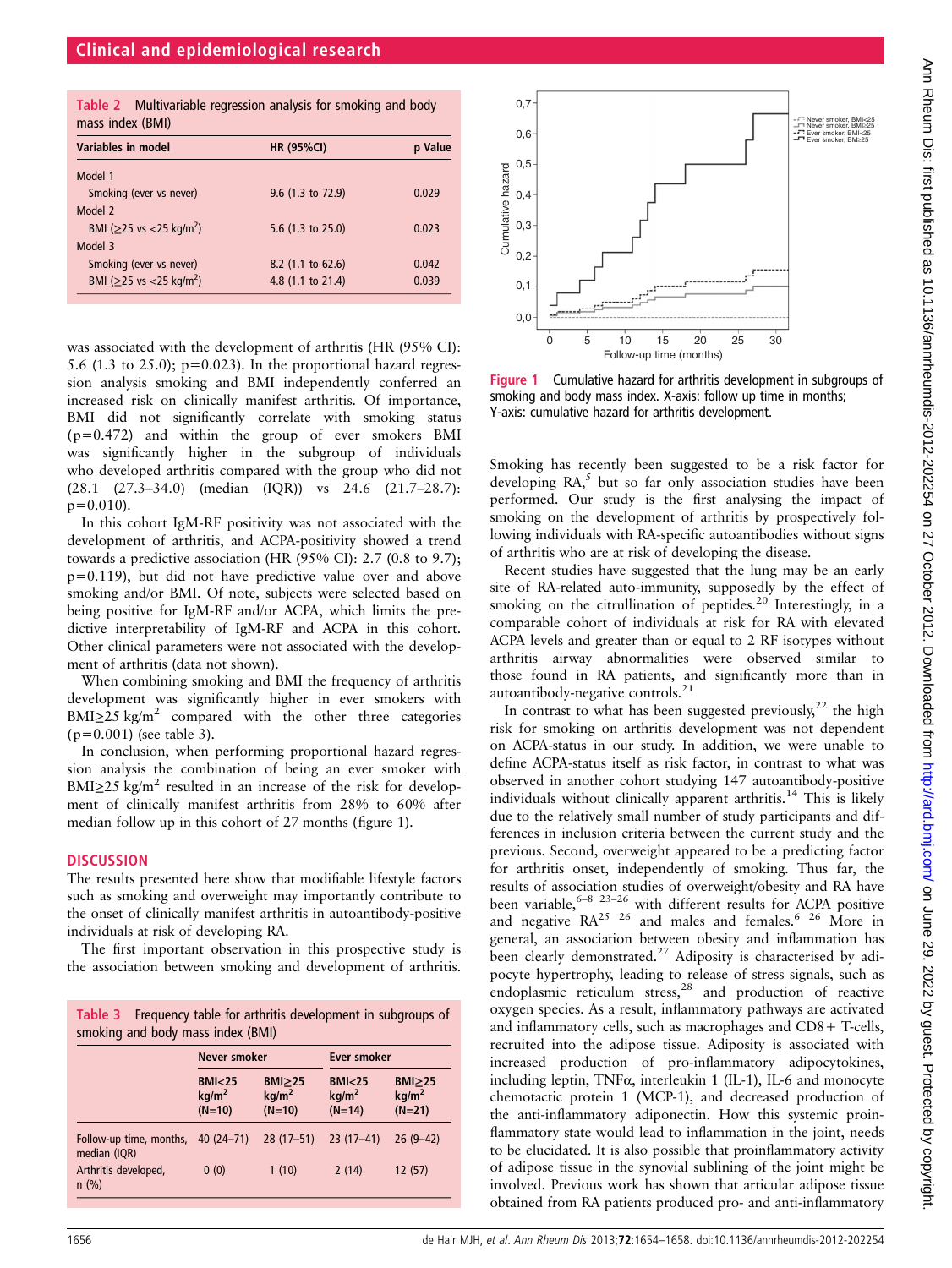(adipo-) cytokines upon activation, with stimulating effects on fibroblast-like synoviocytes.<sup>29</sup>

In our cohort the overall arthritis risk of 28% after a median of 27 months follow up increased to 60% in individuals with a smoking history combined with overweight. This observation was made in a relatively small cohort, suggesting that the effects of smoking and overweight are strong. In comparison, the risk for developing arthritis in never smokers with normal weight was only 2%, showing that life style modification might have important consequences for arthritis development in RA-prone individuals.

The importance of our findings is emphasised by the increased incidence of RA over the last decades, which cannot be explained by genetic factors, but is most likely influenced by environmental factors.<sup>8</sup> Although this study does not demonstrate that smoking cessation and/or weight reduction are effective in reducing the risk of RA, it is obvious that smoking and increased body weight are inherently modifiable lifestyle factors which are also important in other diseases and that modification leads to decreased health risks in general. An intensive prevention programme in Finland aiming at dietary changes and smoking cessation has resulted in long-term prevention of cardiovascular diseases<sup>30</sup> which was accompanied by a similar decline in the incidence of  $RA.^{31}$  Such programmes may contribute to the prevention of RA and related co-morbidities and to a decreased socio-economic burden.

The results of this study, if confirmed in larger, independent cohorts, may also help to better define a population at high risk of developing RA based on the presence of RA-specific autoantibodies, smoking history, and overweight. Improved prediction models may facilitate studies aimed at prevention of RA by targeted intervention during the preclinical phase.<sup>32</sup>

A limitation of this study is the relatively small sample size. The effects observed in our cohort provide the rationale for larger studies in independent cohorts to validate the results presented here. Currently we are unable to determine whether smoking and obesity are crucial for development of autoantibody positive RA in most patients, or whether these factors merely advance the onset of arthritis. We will continue to follow these individuals to address this issue over time.

It should also be noted that we chose to define the presence of arthritis based on clinical assessment by two experienced investigators rather than by imaging, consistent with clinical practice and evaluation in most clinical trials. Of note, the implications of synovitis shown by ultrasound or MRI in the absence of clinical evidence of arthritis are currently still incompletely understood.

In conclusion, the results presented here suggest that preventable factors, such as smoking and overweight, may increase the risk of developing RA in RF and/or ACPA positive individuals.

Acknowledgements We thank our study subjects for participating in the study.

Contributors MJHH was involved in study design, data collection, data analysis, interpretation of data and preparing the manuscript; RBML was involved in data analysis, interpretation of data and preparing the manuscript; MGHS was involved in study design, data collection, interpretation of data and preparing the manuscript; DS was involved in data collection and revising the manuscript critically; LGMB was involved in data analysis, interpretation of data and preparing the manuscript; DMG was involved in study design, data collection, interpretation of data and preparing the manuscript; PPT was involved in study design, data collection, interpretation of data and preparing the manuscript.

Funding The study was supported by the Dutch Arthritis Foundation (grant 06-1-303 and 11-1-407), the Netherlands Organisation for Health Research and Development (ZonMw) grant 200310003, the IMI EU funded project BeTheCure n° 115142 and FP7 Euro-TEAM consortium n° 305549.

#### Competing interests None.

**Ethics approval** The study was approved by the institutional review board of the Academic Medical Center, Amsterdam, The Netherlands.

**Provenance and peer review** Not commissioned: externally peer reviewed.

Data sharing statement Data of our research article are available upon request. Additional data of this cohort are expected to be published in the future.

Correction notice This article has been corrected since it was published Online First. Grammatical errors have been corrected.

Open Access This is an Open Access article distributed in accordance with the Creative Commons Attribution Non Commercial (CC BY-NC 3.0) license, which permits others to distribute, remix, adapt, build upon this work non-commercially, and license their derivative works on different terms, provided the original work is properly cited and the use is non-commercial. See: [http://creativecommons.org/](http://creativecommons.org/licenses/by-nc/3.0/) [licenses/by-nc/3.0/](http://creativecommons.org/licenses/by-nc/3.0/)

# **REFERENCES**<br>1 Bisoendial RJ

- 1 Bisoendial RJ, Stroes ES, Tak PP. Critical determinants of cardiovascular risk in rheumatoid arthritis. Curr Pharm Des 2011;17:21–6.
- 2 Boonen A, Severens JL. The burden of illness of rheumatoid arthritis. Clin Rheumatol 2011;30(Suppl 1):S3–8.
- 3 Stastny P. Association of the B-cell alloantigen DRw4 with rheumatoid arthritis. N Engl J Med 1978;298:869–71.
- 4 Begovich AB, Carlton VE, Honigberg LA, et al. A missense single-nucleotide polymorphism in a gene encoding a protein tyrosine phosphatase (PTPN22) is associated with rheumatoid arthritis. Am J Hum Genet 2004;75:330–7.
- 5 Sugiyama D, Nishimura K, Tamaki K, et al. Impact of smoking as a risk factor for developing rheumatoid arthritis: a meta-analysis of observational studies. Ann Rheum Dis 2010;69:70–81.
- 6 Symmons DP, Bankhead CR, Harrison BJ, et al. Blood transfusion, smoking, and obesity as risk factors for the development of rheumatoid arthritis: results from a primary care-based incident case-control study in Norfolk, England. Arthritis Rheum 1997;40:1955–61.
- 7 Voigt LF, Koepsell TD, Nelson JL, et al. Smoking, obesity, alcohol consumption, and the risk of rheumatoid arthritis. Epidemiology 1994;5:525-32.
- Crowson CS, Matteson EL, Davis JM III, et al. Obesity fuels the upsurge in rheumatoid arthritis. Arthritis Care Res (Hoboken) Published Online First: 18 Apr 2012. doi:10.1002/acr.21660.
- Scott IC, Steer S, Lewis CM, et al. Precipitating and perpetuating factors of rheumatoid arthritis immunopathology: linking the triad of genetic predisposition, environmental risk factors and autoimmunity to disease pathogenesis. Best Pract Res Clin Rheumatol 2011;25:447–68.
- 10 Aho K, Heliovaara M, Maatela J, et al. Rheumatoid factors antedating clinical rheumatoid arthritis. J Rheumatol 1991;18:1282–4.
- 11 Nielen MM, van SD, Reesink HW, et al. Specific autoantibodies precede the symptoms of rheumatoid arthritis: a study of serial measurements in blood donors. Arthritis Rheum 2004;50:380–6.
- 12 Rantapaa-Dahlqvist S, de Jong BA, Berglin E, et al. Antibodies against cyclic citrullinated peptide and IgA rheumatoid factor predict the development of rheumatoid arthritis. Arthritis Rheum 2003;48:2741–9.
- 13 Nielen MM, van SD, Reesink HW, et al. Increased levels of C-reactive protein in serum from blood donors before the onset of rheumatoid arthritis. Arthritis Rheum 2004;50:2423–7.
- 14 Bos WH, Wolbink GJ, Boers M, et al. Arthritis development in patients with arthralgia is strongly associated with anti-citrullinated protein antibody status: a prospective cohort study. Ann Rheum Dis 2010;69:490–4.
- 15 Gerlag DM, Raza K, van Baarsen LG, et al. EULAR recommendations for terminology and research in individuals at risk of rheumatoid arthritis: report from the Study Group for Risk Factors for Rheumatoid Arthritis. Ann Rheum Dis 2012;71:638–41.
- 16 van de Sande MG, de Hair MJ, van der Leij C, et al. Different stages of rheumatoid arthritis: features of the synovium in the preclinical phase. Ann Rheum Dis 2011;70:772–7.
- 17 Aletaha D, Neogi T, Silman AJ, et al. 2010 Rheumatoid arthritis classification criteria: an American College of Rheumatology/European League Against Rheumatism collaborative initiative. Arthritis Rheum 2010;62:2569–81.
- 18 Aletaha D, Neogi T, Silman AJ, et al. 2010 rheumatoid arthritis classification criteria: an American College of Rheumatology/European League Against Rheumatism collaborative initiative. Ann Rheum Dis 2010;69:1580–8.
- 19 Altman R, Alarcon G, Appelrouth D, et al. The American College of Rheumatology criteria for the classification and reporting of osteoarthritis of the hand. Arthritis Rheum 1990;33:1601–10.
- 20 Klareskog L, Malmstrom V, Lundberg K, et al. Smoking, citrullination and genetic variability in the immunopathogenesis of rheumatoid arthritis. Semin Immunol 2011;23:92–8.
- 21 Demoruelle MK, Weisman MH, Simonian PL, et al. Brief report: airways abnormalities and rheumatoid arthritis-related autoantibodies in subjects without arthritis: early injury or initiating site of autoimmunity? Arthritis Rheum 2012;64:1756–61.